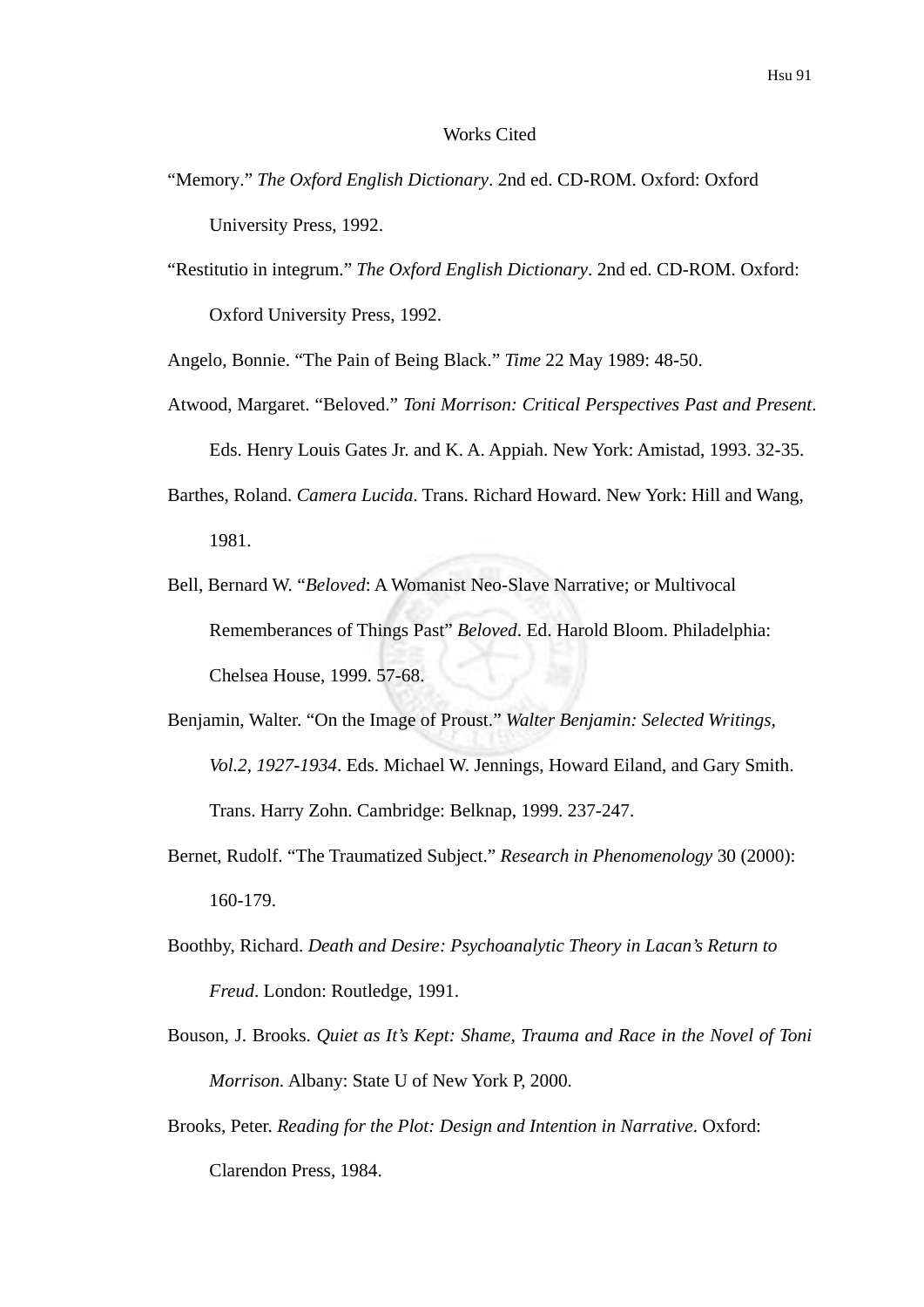Brown, Laura S. "Not Outside the Range: One Feminist Perspective on Psychic Trauma." *Trauma: Explorations in Memory*. Ed. Cathy Caruth. Baltimore: The Johns Hopkins University Press, 1995. 100-112.

Carmean, Karen. *Toni Morrison's World of Fiction*. Troy, New York: Whitston, 1993.

Caruth, Cathy. "Introduction." *American Imago* 48.1 (1991): 1-12.

---. "Introduction." *American Imago* 48.4 (1991): 417-424.

- ---. *Unclaimed Experience: Trauma, Narrative, and History*. Baltimore: Johns Hopkins University Press, 1996.
- Corey, Susan. "Toward the Limits of Mystery: The Grotesque in Toni Morrison's *Beloved*." *The Aesthetics of Toni Morrison: Speaking the Unspeakable*. Ed. Marc C. Conner. Jackson: University Press of Mississippi, 2000. 31-48.
- Demetrakopoulos, Stephanie A. "Maternal Bonds as Devourers of Women's Individuation in Toni Morrison's *Beloved*." *Beloved*. Ed. Harold Bloom. Philadelphia: Chelsea House, 1999. 69-78.
- Derrida, Jacques. "Différance." *Margins of Philosophy*. Trans. Alan Bass. Chicago: University of Chicago Press, 1981. 3-27.
- ---. "Freud and the Scene of Writing." *Writing and Difference*. Trans. Alan Bass. London: Routledge, 2001. 246-291.
- Dorado, Joyce Sese. "Remembering Incest: The Complexities of This Process and Implications for Civil Statues of Limitations." *Trauma and Memory*. Ed. Linda M. Williams and Victoria L. Banyard. Thousand Oaks, CA: Sage Publications, 1999. 93-111.
- Erikson, Kai. "Notes on Trauma and Community." *Trauma: Explorations in Memory*. Ed. Cathy Caruth. Baltimore: The Johns Hopkins University Press, 1995.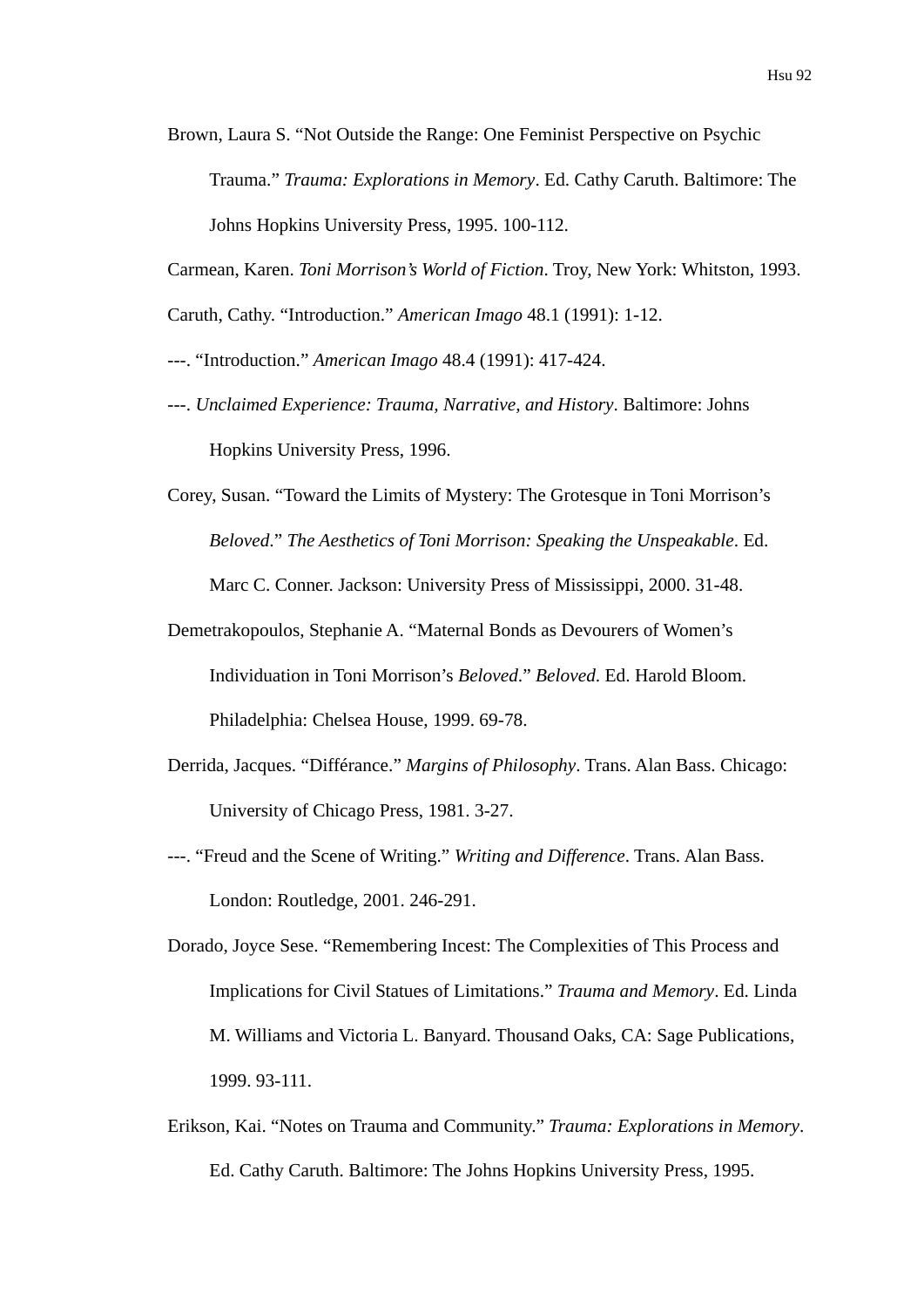183-199.

- Evans, Dylan. *An Introductory Dictionary of Lacanian Psychoanalysis*. London: Routledge, 1996.
- Ferguson, Rebecca. "History, Memory and Language in Toni Morrison's *Beloved*." *Feminist Criticism: Theory and Practice*. Ed. Susan Sellers, Linda Hutcheon and Paul Perron. Toronto: University of Toronto Press, 1991. 109-127.
- FitzGerald, Jennifer. "Selfhood and Community: Psychoanalysis and Discourse in *Beloved*." *Modern Fiction Studies* 39.3/4 (1993): 669-688.
- Foster, Frances Smith. *Witnessing Slavery, The Development of Antebellum Slave Narratives*. Westport, Connecticut: Greenwood Press, 1979.
- Fox-Genovese, Elizabeth. "Unspeakable Things Unspoken: Ghosts and Memories in the *Beloved*." *Beloved*. Ed. Harold Bloom. Philadelphia: Chelsea House, 1999. 97-114.
- Freud, Anna. "Comment on Psychic Trauma." *Research at the Hampstead Child-Therapy Clinic and Other Papers. 1956-1965: The Writings of Anna Freud, Vol. V.* New York: International University Press, 1967. 221-241.
- Freud, Sigmund. *Project for a Scientific Psychology*. 1895. *The Standard Edition of the Complete Psychological Works of Sigmund Freud* (abbreviated as *SE* hereafter). Vol. 1. Trans. and eds. James Strachey, et al. London: Hogarth, 1955. 295-397
- ---. *Studies on Hysteria*. 1895. *SE* 2. 3-305.
- ---. *Five Lectures on Psycho-Analysis*. 1909. *SE* 11. 9-56.
- ---. "Repression." 1915. *SE* 14. 146-58.
- ---. *Introductory Lectures on Psycho-analysis*. 1917. *SE* 16. 243-465.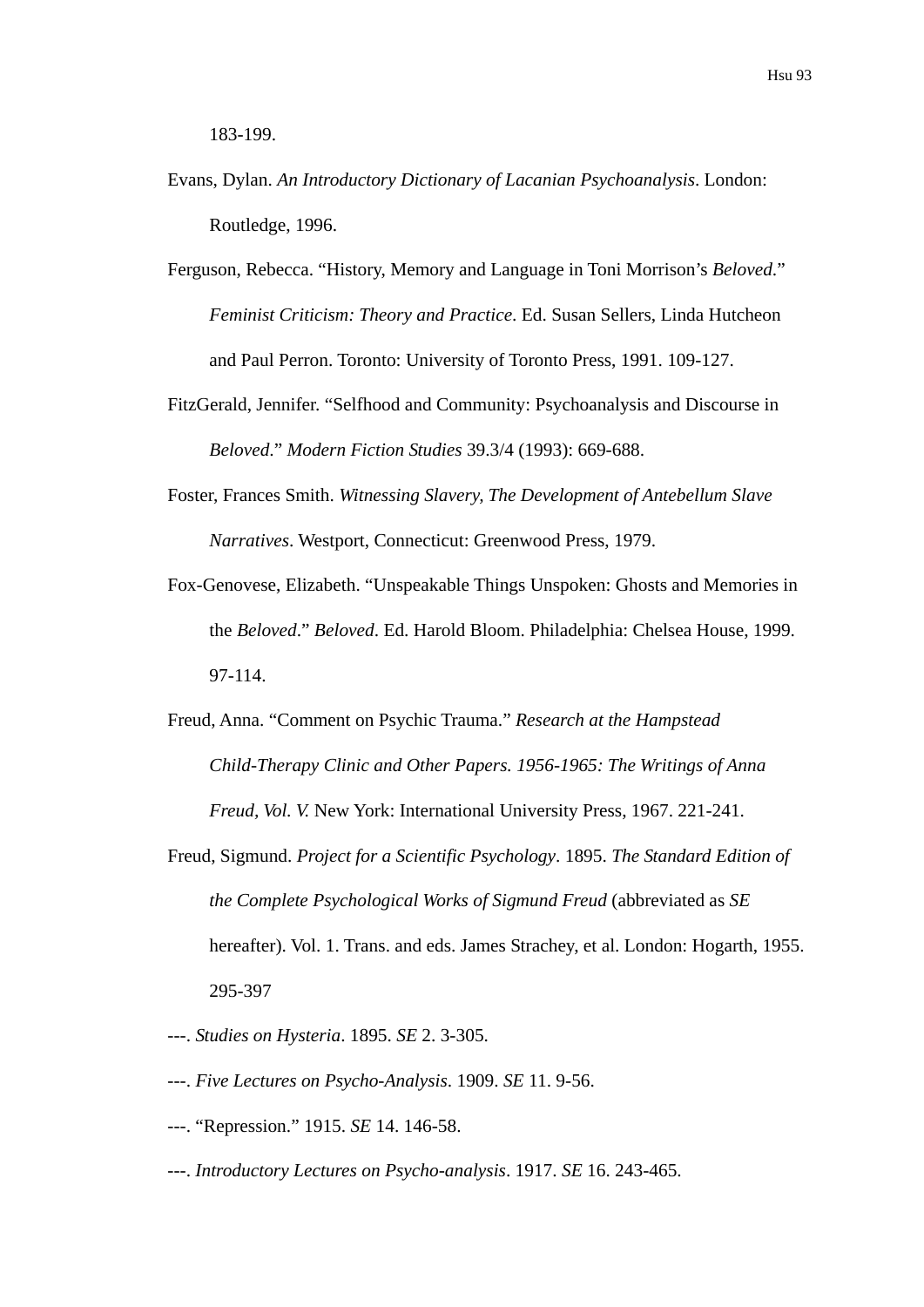- ---. *Beyond the Pleasure Principle*. 1920. *SE* 18. 7-64.
- ---. *Inhibitions, Symptoms and Anxiety*. 1923. *SE* 20. 87-175.
- ---. *Moses and Monotheism*. 1939. *SE* 23. 7-137.
- ---. *An Outline of Psycho-Analysis*. 1930. *SE* 23. 144-207.
- Galatzer-Levy, Robert M. "Psychoanalysis, Memory, and Trauma." *Trauma and Memory: Clinical and Legal Controversies*. Ed. Paul S. Appelbaum, et al. New York: Oxford University Press, 1997. 138-157.
- Guth, Deborah. "A Blessing and a Burden: The Relation to the Past in *Sula*, *Song of Solomon* and *Beloved*." *Understanding Toni Morrison's Beloved and Sula: Selected Essays and Criticisms of the Works by the Nobel Prize-winning Author*. Ed. Solomon O. Iyasere and Marla W. Iyasere. Troy, NY: Whitston, 2000. 315-337.
- Hansen, Miriam. "Benjamin, Cinema, and Experience: 'The Blue Flower in the Land of Technology.'" *New German Critique* 40 (1987): 179-224.
- Harding, Wendy and Jacky Martin. *A World of Difference: An Inter-Cultural Study of Toni Morrison's Novels*. Westport, Connecticut: Greenwood Press, 1994.

Herman, Judith Lewis. *Trauma and Recovery*. New York: Basic, 1992.

- Hirsch, Joshua. "Post-traumatic Cinema and the Holocaust Documentary." *Trauma and Cinema: Cross-cultural Explorations.* Hong Kong: Hong Kong University Press, 2004. 93-110.
- Horvitz, Deborah. "Nameless Ghost: Possession and Dispossession in *Beloved*." *Studies in American Fiction* 17.2 (1989): 157-167.
- House, Elizabeth. "Toni Morrison's Ghost: The Beloved Who Is not Beloved." *Studies in American Fiction* 18.1 (1990): 17-26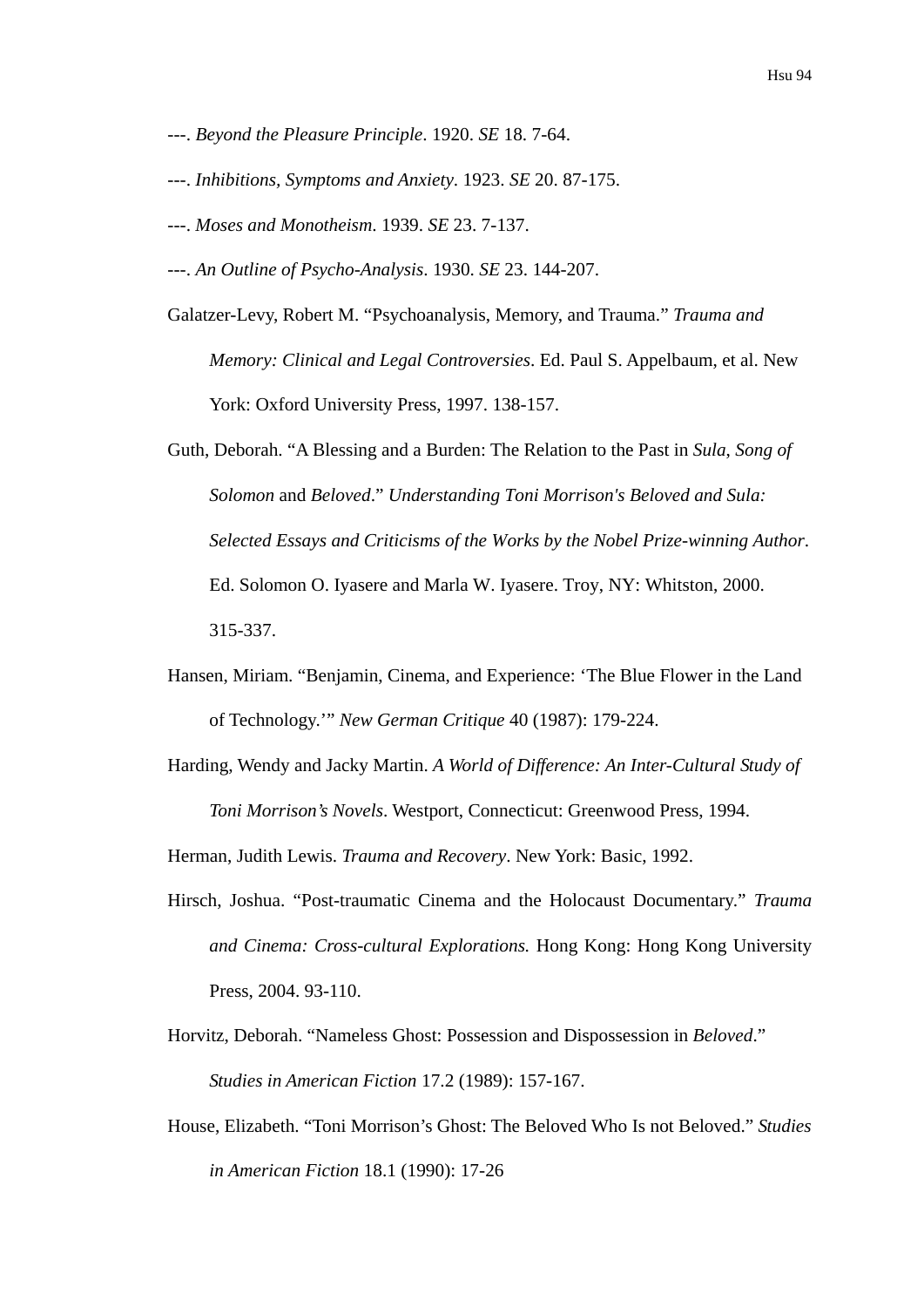- Janet, Pierre. *Psychological Healing*. Trans. E. Paul and C. Paul. New York: Macmillan, 1925.
- Krumholz, Linda. "The Ghost of Slavery: Historical Recovery in Toni Morrison's *Beloved*." *African American Review* 26.3 (1992): 395-408.
- Lacan, Jacques. "The Mirror Stage as Formative of the Function of the I as Revealed in Psychoanalytic Experience." *Écrits: A Selection*. Trans. Alan Sheridan. London: Tavistock, 1977. 1-7.
- ---. "The Agency of the Letter in the Unconscious or Reason since Freud." *Écrits: A Selection*. Trans. Alan Sheridan. London: Tavistock, 1977. 146-178.
- ---. "The Subject and the Other: Alienation." *The Seminar Book XI: The Four Fundamental Concepts of Psychoanalysis*. Trans. Alan Sheridan. New York: Norton, 1981. 203-215.
- ---. *The Seminar of Jacques Lacan, Book VII: The Ethics of Psychoanalysis 1959-60*. Trans. Dennis Porter. Ed. Jacques-Alain Miller. New York: Norton, 1997.
- LaCapra, Dominick. *Representing the Holocaust: History, Theory, Trauma.* Ithaca: Cornell University Press, 1994.
- Langer, Lawrence L. *Holocaust Testimony: The Ruins of Memory*. New Heaven: Yale University Press, 1990.
- Laplanche, Jean, and J. B. Pontalis. *The Language of Psychoanalysis*. Trans. Donald Nicholas Smith. New York: Norton, 1973.
- Laub, Dori. "Truth and Testimony: The Process and the Struggle." *Trauma: Explorations in Memory*. Ed. Cathy Caruth. Baltimore: Johns Hopkins University Press, 1995. 61-75.

Lawrence, David. "Fleshly Ghosts and Ghostly Flesh: The Word and the Body in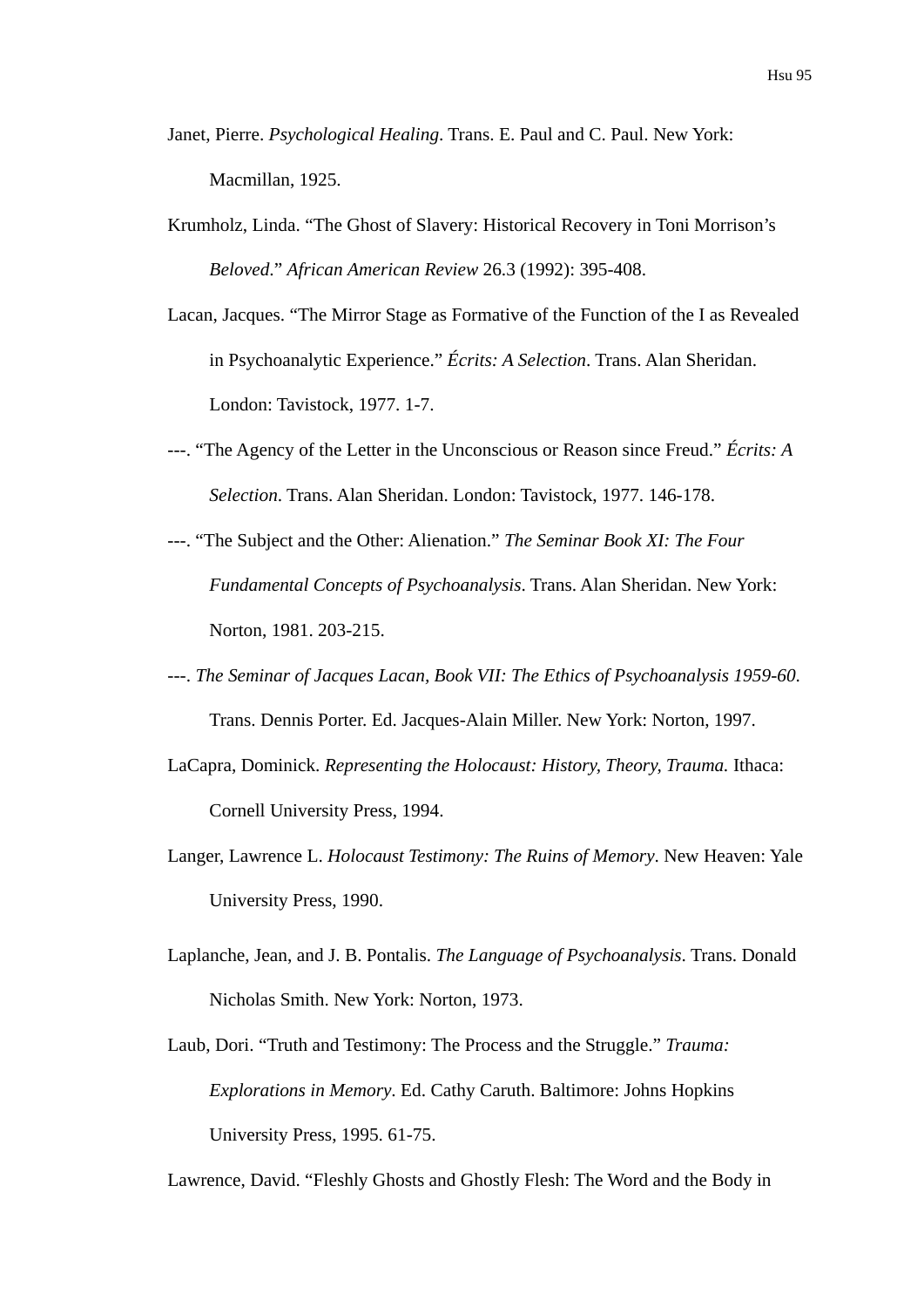*Beloved*." *Toni Morrison's Fiction: Contemporary Criticism*. Ed. David L. Middleton. New York: Garland, 2000. 231-246.

- Levians, Emmanuel. *Entre Nous*. Trans. Michael B. Smith and Barbara Harshav. London: Athlone Press, 1998.
- Leys, Ruth. "Traumatic Cures: Shell Shock, Janet, and the Question of Memory." *Critical Inquiry* 20.2 (1994): 623-662.
- Liscio, Lorraine. "*Beloved*'s Narrative: Writing Mother's Milk." *Tulsa Studies in Women's Literature* 11.1 (1992): 31-46.
- Matus, Jill L. *Toni Morrison*. Manchester: Manchester University Press, 1998.
- Mobley, Marilyn Sanders. "A Different Remembering: Memory, History and Meaning in Toni Morrison's *Beloved*." *Toni Morrison*. Ed. Harold Bloom. New York: Chelsea House Publishers, 1990. 189-199.
- Morgenstern, Naomi. "Mother's Milk and Sister's Blood: Trauma and the Neoslave Narrative." *differences: A Journal of Feminist Cultural Studies* 8.2 (1996): 101-126.
- Morrison, Toni. "Rediscovering Black History." *New York Times Magazine* 11 Aug. 1974: 14-20.
- ---. "Memory, Creation, and Writing." *Thought* 59 (1984): 385-390.
- ---. "The Site of Memory." *Inventing the Truth: The Art and Craft of Memoir*. Ed. Russell Baker. Boston: Houghton Mifflin, 1987. 101-124.
- ---. "A Bench by the Road." *The World* 3.1 (1989): 4.
- ---. "Unspeakable Things Unspoken: The Afro-American Presence in American Literature." *Toni Morrison.* Ed. Harold Bloom. New York: Chelsea House Publishers, 1990. 201-230.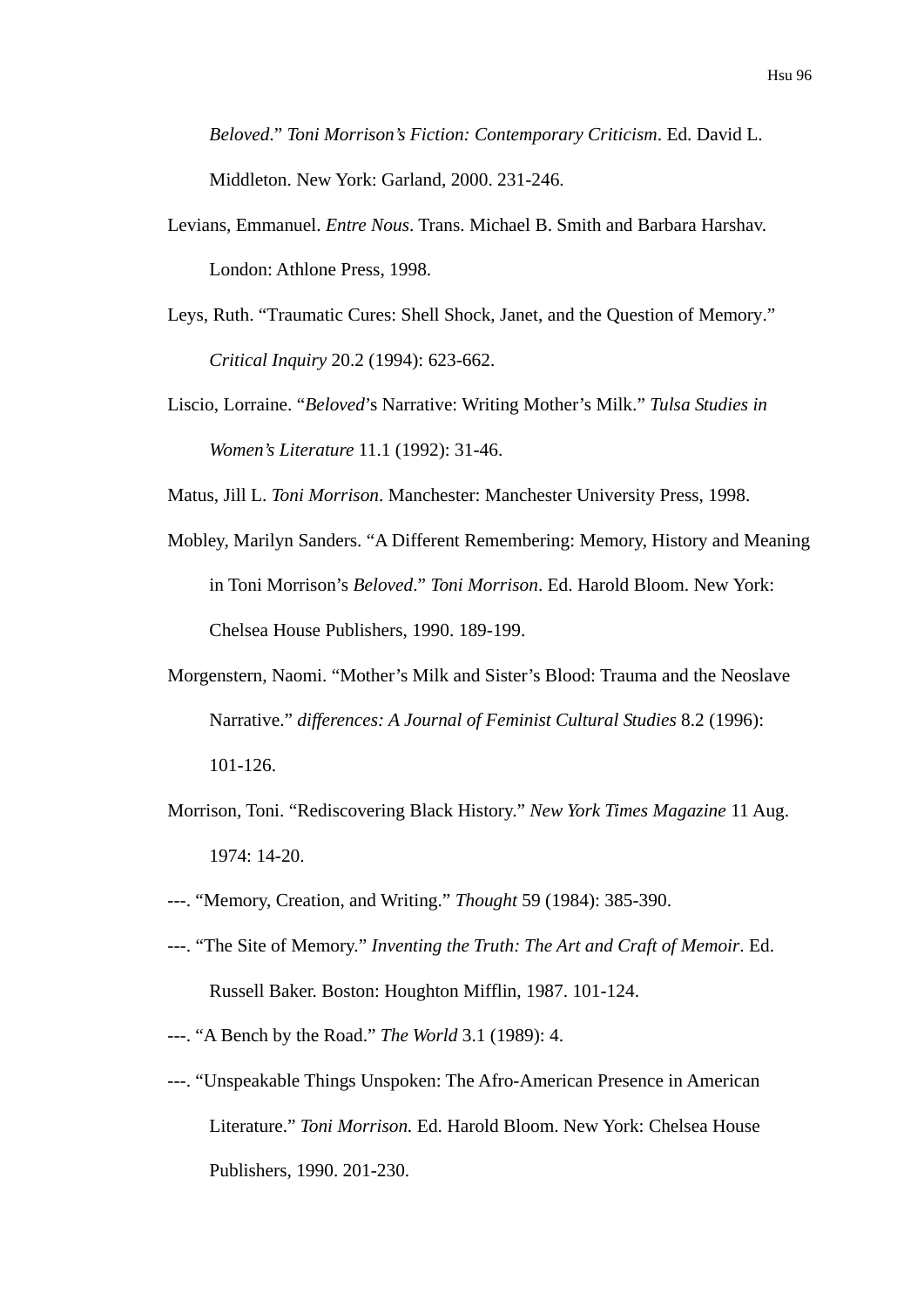---. *Beloved*. New York: Plume, 1998.

- Osagie, Iyunolu. "Is Morrison Also Among the Prophets?: 'Psychoanalytic' Strategies in *Beloved*." *African American Review* 28.3 (1994): 423-440.
- Page, Philip. *Dangerous Freedom: Fusion and Fragmentation in Toni Morrison's Novels.* Jackson: University Press of Mississippi, 1995.
- Peach, Linden. "The Middle Passage: *Beloved* (1987)." *Toni Morrison*. Houndmills: Macmillan, 2000. 102-125.
- Perry, Campbell, and Jean-Roch Laurence. "Mental Processing Outside of Awareness: The Contributions of Freud and Janet." *The Unconscious Reconsidered*. Ed. Kenneth S. Bowers and Donald Meichenbaum. New York: John Wiley & Sons, 1984. 9-48.
- Phelan, James. "Toward a Rhetorical Reader-Response Criticism: The Difficult, the Stubborn, and the Ending of *Beloved*." *Toni Morrison: Critical and Theoretical Approaches*. Ed. Nancy J. Peterson. Baltimore: The Johns Hopkins University Press, 1997. 225-244.
- Prager, Jeffrey. *Presenting the Past: Psychoanalysis and the Sociology of Misremembering*. Cambridge: Harvard University Press, 1998.
- Rand, Naomi R. *Silko, Morrison, and Roth: Studies in Survival*. New York: Peter Lang, 1999.
- Rody, Caroline. "Toni Morrison's *Beloved*: History, 'Rememory,' and a 'Clamor for a Kiss'." *Beloved*. Ed. Harold Bloom. Philadelphia: Chelsea House, 1999. 155-175.
- Roots, Maria. "Women of Color and Traumatic Stress in 'Domestic Captivity': Gender and Race as Disempowering Statuses." *Ethnocultural Aspects of*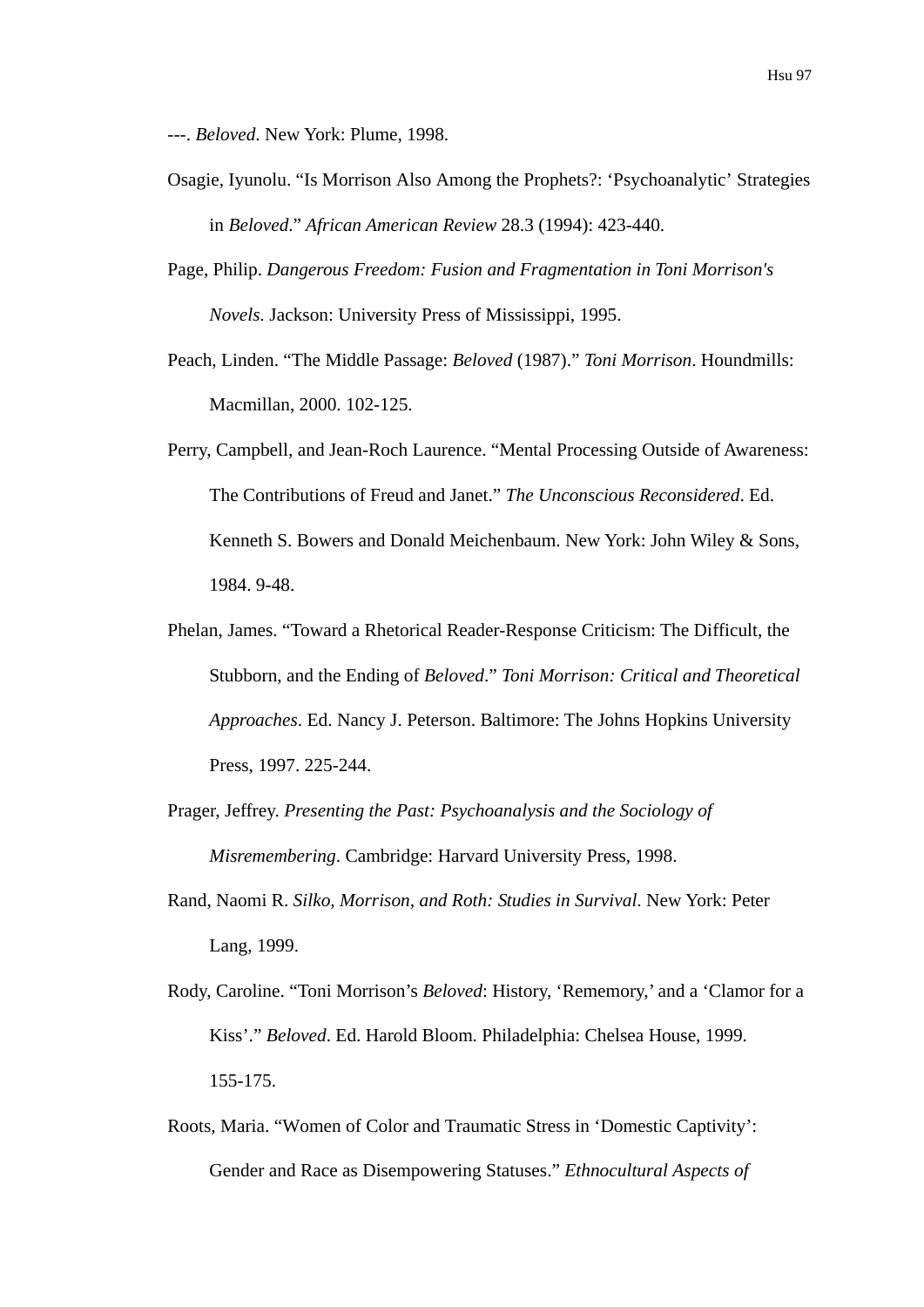*Posttraumatic Stress Disorder*. Ed. Anthony J. Marsella, et al. Washington, DC: American Psychological Association, 1996. 363-388.

- Sale, Roger. "Morrison's *Beloved*." *Beloved*. Ed. Harold Bloom. Philadelphia: Chelsea House, 1999. 11-16.
- Schopp, Andrew. "Narrative Control and Subjectivity: Dismantling Safety in Toni Morrison's *Beloved*." *Understanding Toni Morrison's Beloved and Sula: Selected Essays and Criticisms of the Works by the Nobel Prize-Winning Author*. Ed. Solomon O. Iyasere and Marla W. Iyasere. Troy, N.Y.: Whitston, 2000. 204-230.
- Smith, Valerie. "'Circling the Subject': History and Narrative in *Beloved*." *Toni Morrison: Critical Perspectives Past and Present*. Eds. Henry Louis Gates Jr. and K. A. Appiah. New York: Amistad, 1993. 324-355.
- Spargo, R. Clifton. "Trauma and the Specters of Enslavement in Morrison's *Beloved*." *Mosaic* 35.1 (2002): 113-131.
- Tal, Kali. *Worlds of Hurt: Reading the Literatures of Trauma*. Cambridge: Cambridge University Press, 1996.
- Tate, Claudia, ed. *Black Women Writers at Work*. New York: Continuum, 1984.
- Van der Kolk, B. A., and Onno van der Hart. "The Intrusive Past: The Flexibility of Memory and the Engraving of Trauma." *American Imago* 48.4 (1991): 425-454.
- Vickroy, Laurie. "Remembering History through the Body." *Trauma and Survival in Contemporary Fiction*. Charlottesville: University of Virginia Press, 2002. 167-219.
- Weigel, Sigrid. *Body- and Image-Space: Re-reading Walter Benjamin*. Trans. Georgina Paul, Rachel McNicholl and Jeremy Gaines. London: Routledge,